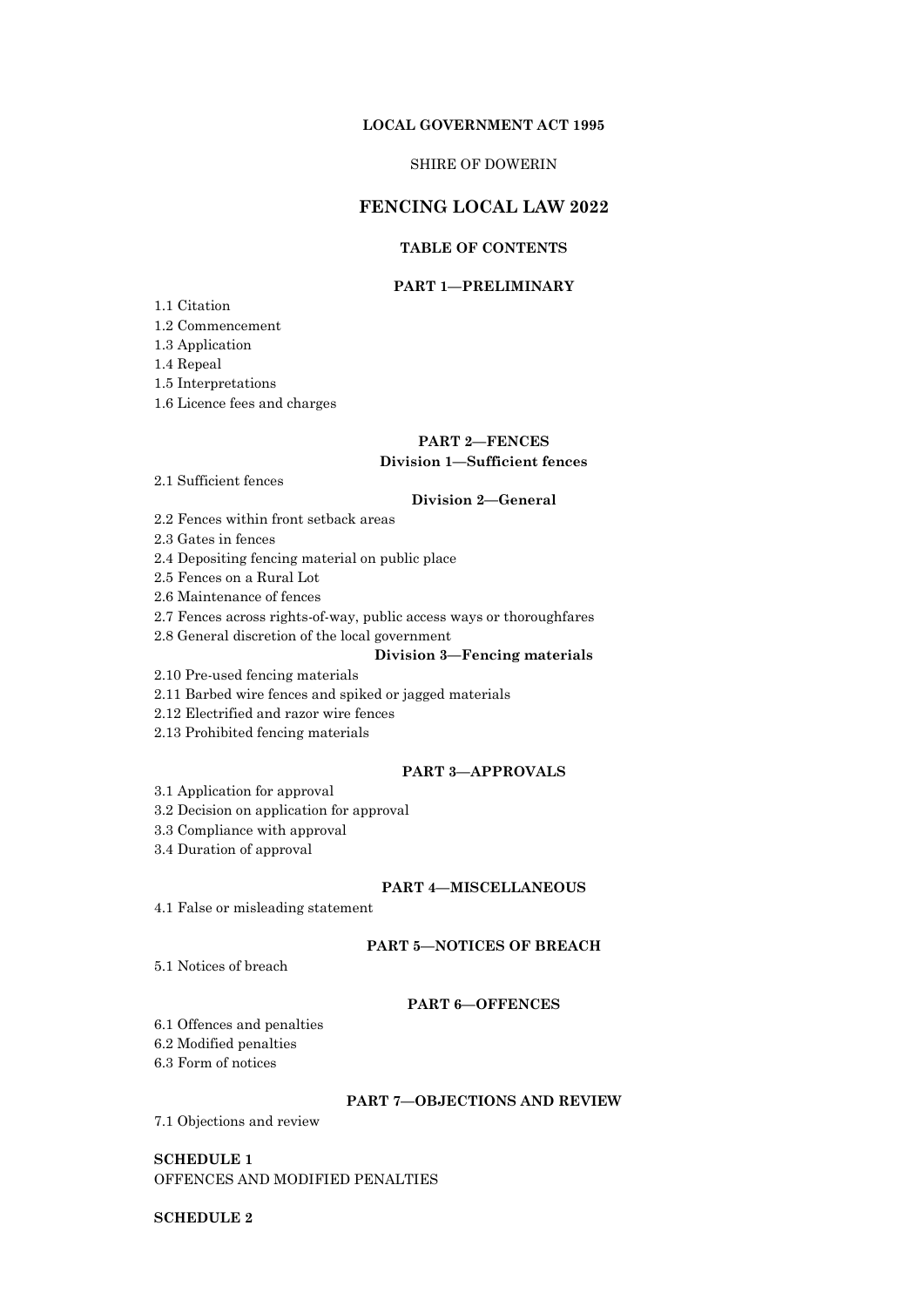SPECIFICATIONS FOR A SUFFICIENT FENCE ON A RESIDENTIAL LOT

## **SCHEDULE 3**

SPECIFICATIONS FOR A SUFFICIENT FENCE ON A COMMERCIAL LOT OR AN INDUSTRIAL LOT

## **SCHEDULE 4**

SPECIFICATIONS FOR A SUFFICIENT FENCE ON A RURAL LOT OR SPECIAL RURAL LOT

## **SCHEDULE 5**

LICENCE FOR APPROVED ELECTRIFIED FENCE

## **SCHEDULE 6**

LICENCE FOR APPROVED RAZOR WIRE FENCE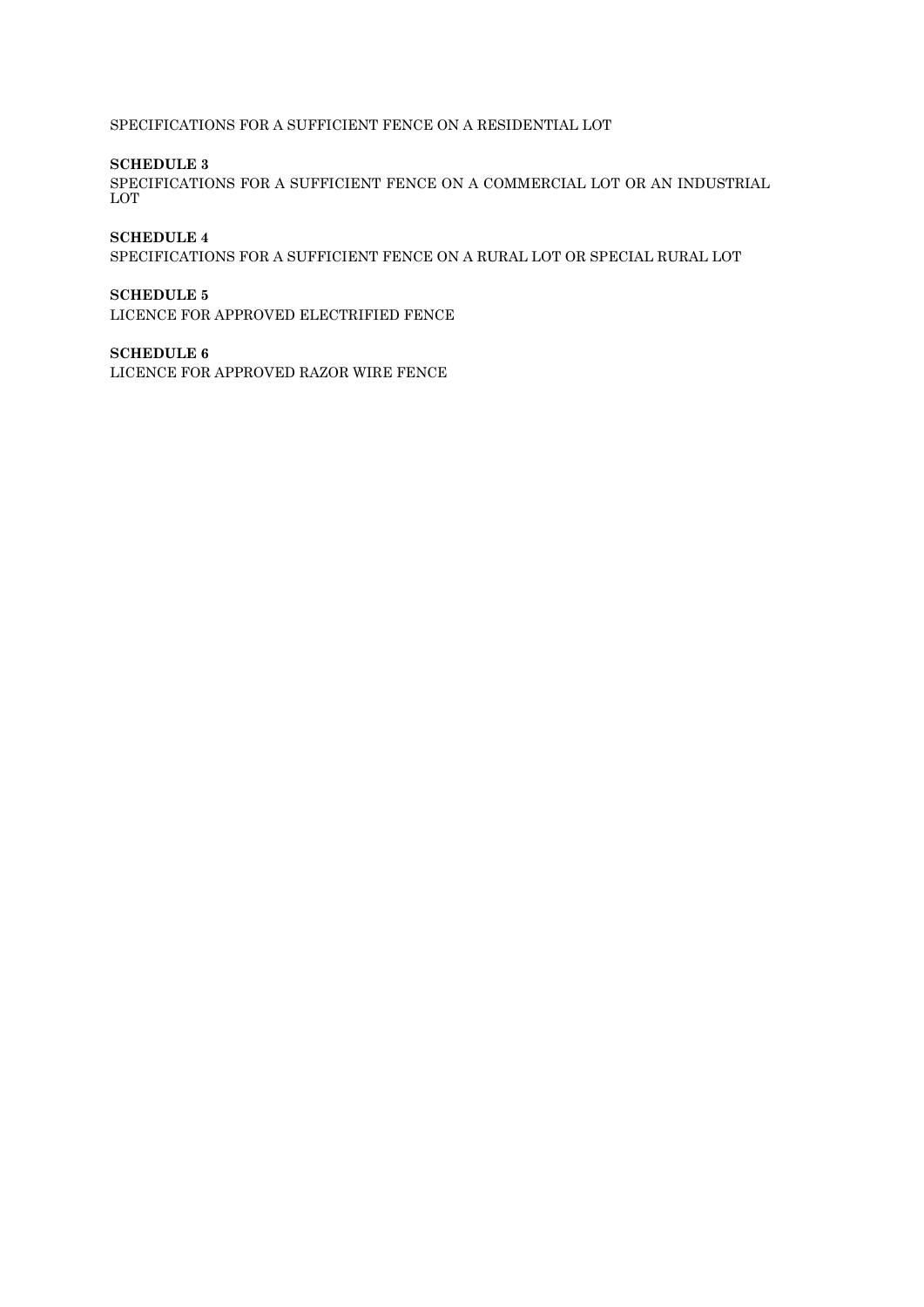## **LOCAL GOVERNMENT ACT 1995**

### SHIRE OF DOWERIN

## **FENCING LOCAL LAW 2022**

Under the powers conferred by the *Local Government Act 1995* and all other powers enabling it, the Shire of Dowerin resolved on 15 February 2022 to make the following local law.

#### **PART 1—PRELIMINARY**

#### **1.1 Citation**

This local law is the *Shire of Dowerin Fencing Local Law 2022*.

#### **1.2 Commencement**

This local law comes into operation 14 days after the date of its publication in the *Government Gazette.*

#### **1.3 Application**

This local law applies throughout the district.

#### **1.4 Repeal**

The *Shire of Dowerin Fencing Local Law 2008* published in the *Government Gazette* on 30 September 2008 is repealed.

#### **1.5 Interpretations**

In this local law—

*Act* means the *Dividing Fences Act 1961*;

*applicant* means a person who makes an application for approval under this local law;

- *AS or AS/NZS* means an Australian or Australian/New Zealand Standard as published by Standards Australia and as amended from time to time.
- *authorised person* means a person appointed by the local government to perform any of the functions under this local law;
- **barbed wire fence** means a wire or strand of wires having small pieces of sharply pointed wire twisted around it at short intervals;

*boundary fence* has the meaning given to it by the Act;

*Building Code* has the meaning given in section 3 of the *Building Regulations 2012*;

*Building Surveyor* means a Building Surveyor of the local government;

*CEO* means the Chief Executive Officer of the local government;

*Commercial Lot* means a lot zoned as commercial under the local planning scheme;

*dangerous* in relation to any fence means—

- (a) an electrified fence other than a fence approved by the local government under this local law;
- (b) a fence containing barbed wire other than a fence erected and maintained in accordance with this local law;
- (c) a fence containing exposed broken glass, asbestos fibre, razor wire or any other potentially harmful projection or material; or
- (d) a fence which is likely to collapse or fall, or part of which is likely to collapse or fall, from any cause;

district means the district of the local government;

*dividing fence* has the meaning given to it by the Act;

*electrified fence* means a fence carrying or designed to carry an electric charge;

- *fence* means any structure, not including a retaining wall, used or functioning as a barrier, irrespective of where it is located and includes any gate;
- *front boundary* means the boundary line between a lot and the thoroughfare upon which that lot abuts, or in the case of a lot abutting on more than one thoroughfare, the boundary line between the lot and the primary thoroughfare;
- *front fence* means a fence erected on the front boundary of a lot or on a line adjacent to the front boundary;
- *front setback area means* the area between the building line of a lot and the front boundary of that lot;
- *height* in relation to a fence means the vertical distance between—
	- (a) the top of the fence at any point; and
	- (b) the ground level or, where the ground levels on each side of the fence are not the same, the higher ground level, immediately below that point;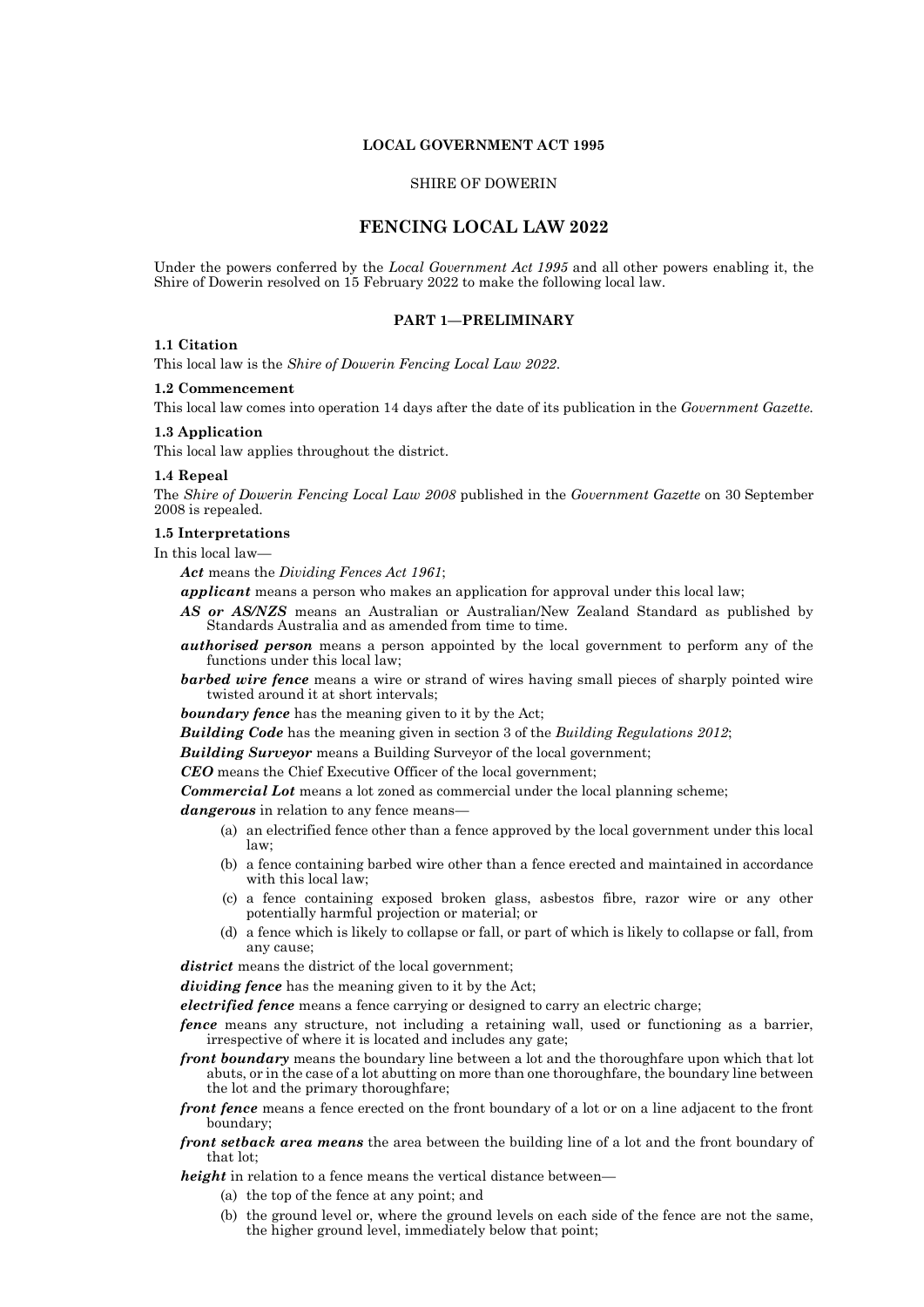*Industrial Lot means* a lot where an industrial use—

- (a) is or may be permitted under the district planning scheme; and
- (b) is or will be the predominant use of the lot;
- *licence means* an electrified fence licence or a razor wire fence licence;

*local government means* the Shire of Dowerin;

*local government property means* anything except a thoroughfare—

- (a) which belongs to the local government;
- (b) of which the local government is the management body under the *Land Administration Act 1997*; or
- (c) which is an "otherwise unvested facility" under section 3.53 of the *Local Government Act 1995;*
- *local planning scheme means* a local planning scheme and includes any structure plan adopted or approved by the local government made under the *Planning and Development Act 2005;*

*lot* has the meaning given to it in the *Planning and Development Act 2005*;

*notice of breach* means a notice referred to in clause 5.1;

**occupier** has the meaning given to it in the *Local Government Act 1995*;

**owner** has the meaning given to it in the *Local Government Act 1995*;

*razor wire fence* means a coiled strong wire with pieces of sharp cutting edges set across it at close intervals;

*Residential Lot* means a lot where a residential use—

- (a) is or may be permitted under the district planning scheme; and
- (b) is or will be the predominant use of the lot;
- *retaining wall means* any structure which prevents the movement of soil or retains soil or structures in order to allow ground levels of different elevations to exist adjacent to one another; *Rural Lot means* a lot where a rural use—

- (a) is or may be permitted under the district planning scheme; and
- (b) is or will be the predominant use of the lot;

*Schedule means* a Schedule to this local law;

*Special Rural Lot means* a lot where a special rural use—

- (a) is or may be permitted under the district planning scheme; and
- (b) is or will be the predominant use of the lot;

*sufficient fence means* a fence described in clause 2.1; and

*thoroughfare has* the meaning given to it by the *Local Government Act 1995,* but does not include a private thoroughfare which is not under the management or control of the local government.

#### **1.6 Licence fees and charges**

All licence fees and charges applicable under this local law shall be determined by the local government from time to time in accordance with section 6.16 to 6.19 of the *Local Government Act 1995*.

## **PART 2—FENCES**

## **Division 1—Sufficient fences**

## **2.1 Sufficient fences**

(1) A person shall not erect a dividing fence or a boundary fence that is not a sufficient fence.

 $(2)$  Subject to subclauses  $(3)$  and  $(4)$ , a sufficient fence-

- (a) on a Residential Lot is a dividing fence or a boundary fence constructed and maintained in accordance with the specifications and requirements of Schedule 2;
- (b) on a Commercial Lot or an Industrial Lot is a dividing fence or a boundary fence constructed and maintained in accordance with the specifications and requirements of Schedule 3; and
- (c) on a Rural Lot or a Special Rural Lot is a dividing fence or a boundary fence constructed and maintained in accordance with the specifications and requirements of Schedule 4.

(3) Where a fence is erected on or near the boundary between-

- (a) a Residential Lot and an Industrial Lot, a sufficient fence is a dividing fence constructed and maintained in accordance with the specifications and requirements of Schedule 2;
- (b) a Residential Lot and a Commercial Lot, a sufficient fence is a dividing fence constructed and maintained in accordance with the specifications and requirements of Schedule 3;
- (c) a Residential Lot and a Rural Lot, a sufficient fence is a dividing fence constructed and maintained in accordance with the specifications and requirements of Schedule 4;
- (d) a Residential Lot and a Special Rural Lot, a sufficient fence is a dividing fence constructed and maintained in accordance with the specifications and requirements of Schedule 4; and
- (e) a Special Rural Lot and a Rural Lot, a sufficient fence is a dividing fence constructed and maintained in accordance with the specifications and requirements of Schedule 4.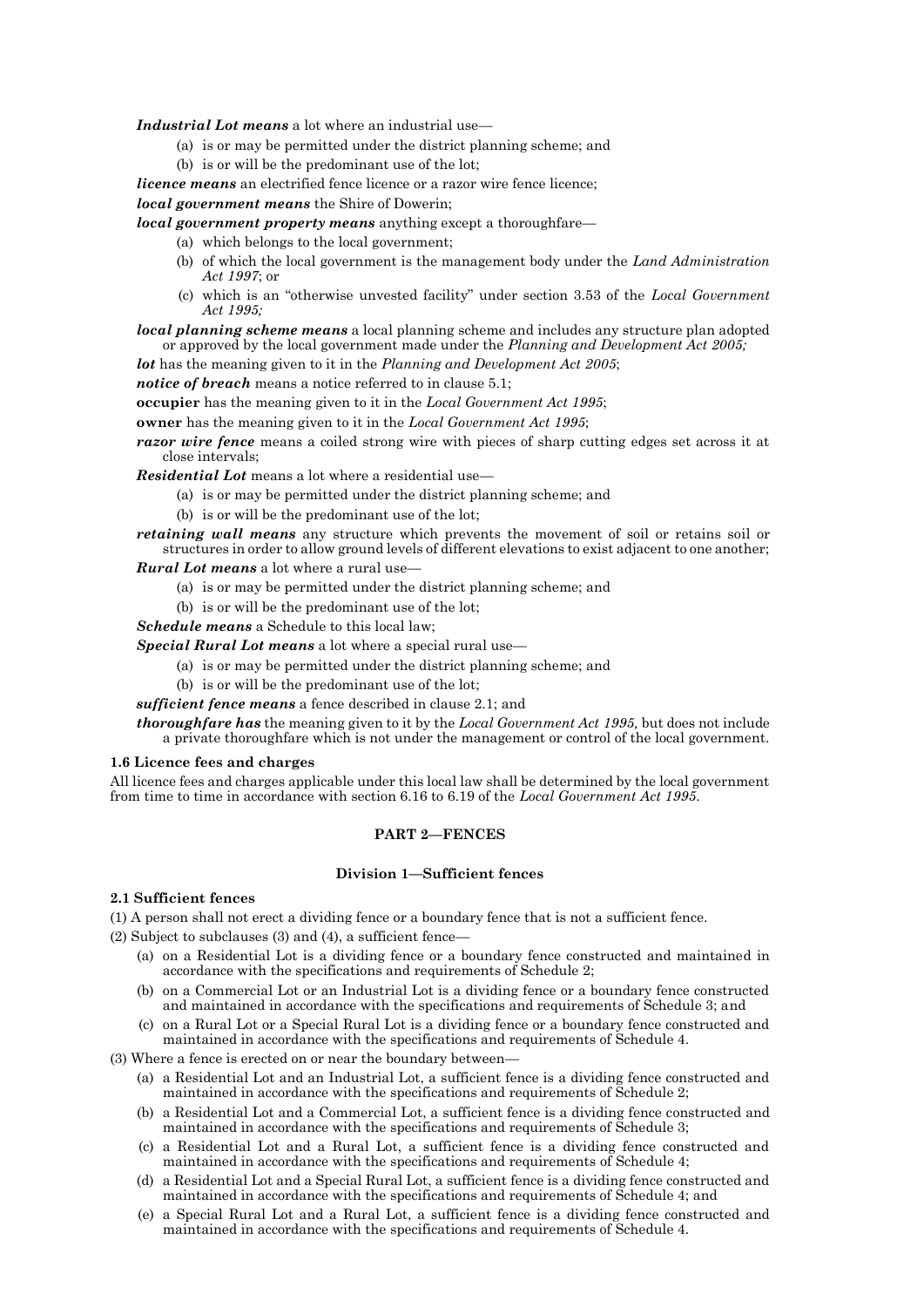(4) An application must be made to the local government for grant of consent to any variation to the specifications in Schedules 2, 3 and 4.

(5) Unless an authorised person determines otherwise, a sufficient fence on a boundary between lots other than those specified in subclause (3) is a dividing fence constructed in accordance with the specifications and requirements of Schedule 2.

(6) Notwithstanding any other provision in this local law, a dividing fence or boundary fence constructed of masonry, stone or concrete shall be a sufficient fence only if it is designed by a suitably qualified structural engineer and constructed in accordance with that design where—

- (a) it is greater than 1800 millimetres in height; or
- (b) the Building Surveyor requires.

(7) Notwithstanding any other provision in this local law, a dividing fence or boundary fence shall not exceed 1800 millimetres in height unless the approval of the local government has been obtained for such a fence.

### **Division 2—General**

#### **2.2 Fences within front setback areas**

(1) A person shall not, without the written consent of the Building Surveyor, erect a free-standing fence greater than 1200 millimetres in height, within the front set-back area of a Residential Lot within the district.

(2) The Building Surveyor may approve the erection of a fence of a height greater than 1200 millimetres in the front setback area of a Residential Lot only if the fence on each side of the driveway into the lot across the front boundary is to be angled into the lot for a distance of not less than 1500 millimetres along the frontage to a distance of not less than 1500 millimetres from the frontage in order to provide appropriate splayed lines of vision for a motorist using the driveway for access to a thoroughfare.

(3) The provision of subclause (2) shall not apply to a fence—

- (a) of open construction that does not obscure the lines of vision of a motorist using the driveway for access to a thoroughfare; or
- (b) that does not adjoin a footpath.

#### **2.3 Gates in fences**

A person shall not erect a gate in a fence which does not—

- (a) open into the lot; or
- (b) open by sliding parallel and on the inside of the fence, which it forms part of, when closed.

#### **2.4 Depositing fencing material on public place**

A person shall not deposit or permit the deposit of any materials whatsoever used in the construction or maintenance of any fence, on any thoroughfare, public place or local government property unless the approval of the local government has been obtained.

#### **2.5 Fences on a Rural Lot**

A person shall not, without the written consent of the Building Surveyor, erect a fence on a Rural Lot of a height exceeding 1500 millimetres.

#### **2.6 Maintenance of fences**

An owner of a lot on which a fence is erected shall maintain the fence in good condition so as to prevent it from becoming dangerous, dilapidated, or unsightly to the amenity of the locality.

### **2.7 Fences across rights-of-way, public access ways or thoroughfares**

A person must not, without the approval of the local government, erect or maintain a fence or obstruction of a temporary or permanent nature across any right-of-way, public access way or thoroughfare so as to impede or prevent use of those facilities in the manner for which they are intended and constructed.

### **2.8 General discretion of the local government**

(1) Notwithstanding the provisions of clause 2.1, the local government may approve the erection or repair of a dividing fence which is not a sufficient fence where all of the owners of the lots to be separated by the dividing fence make an application for approval for that purpose.

(2) In determining whether to grant its approval under subclause (1), the local government may consider whether the erection or retention of the fence would have an adverse effect on-

- (a) the safe or convenient use of any land;
- (b) the safety or convenience of any person; or
- (c) the visual amenity of the locality.

#### **Division 3—Fencing materials**

### **2.9 Fencing design certification**

Where required by the Building Surveyor, fencing designs are to be certified by a practicing structural engineer as being suitable for wind loadings found in Region D Category 2 areas in accordance with the current edition of AS/NZS 1170.0:2002 Structural design actions—General principles.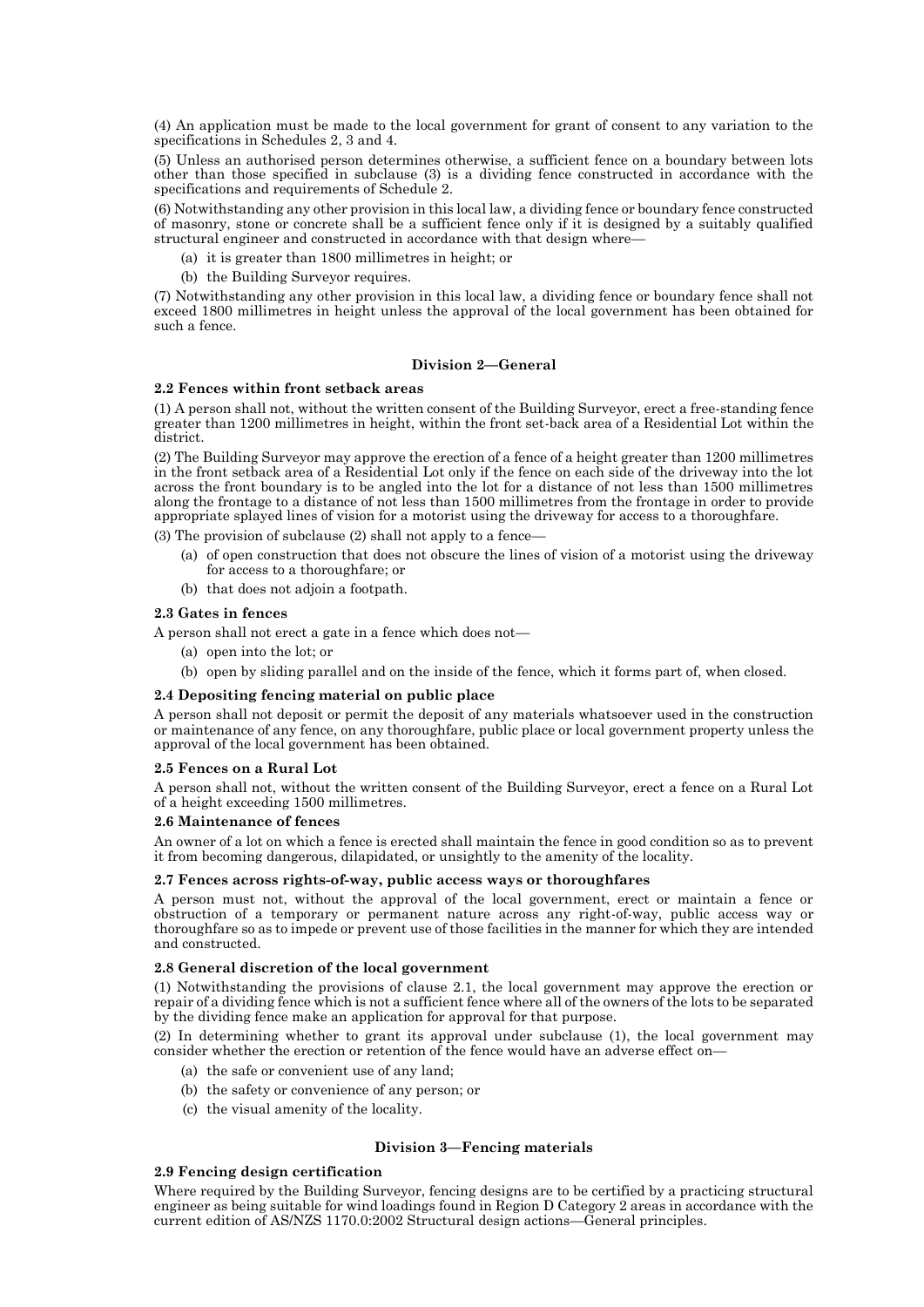### **2.10 Pre-used fencing materials**

(1) Notwithstanding clause 2.1, a person shall not construct a fence on a Residential Lot, a Commercial Lot or an Industrial Lot from pre-used materials without the approval of the local government.

(2) Where the local government approves the use of pre-used materials in the construction of a fence under subclause (1), that approval shall be conditional on the applicant painting or treating the preused material as directed by the Building Surveyor.

#### **2.11 Barbed wire fences and spiked or jagged materials**

(1) This clause does not apply to a fence constructed wholly or partly of razor wire.

(2) An owner or occupier of a Residential Lot or a Commercial Lot shall not erect, affix or allow to remain on any fence on such a lot any barbed wire or other material with spiked or jagged projections, unless the prior written approval of the local government has been obtained.

(3) An owner or occupier of an Industrial Lot shall not erect, affix or allow to remain on any fence bounding that lot any barbed wire or other materials with spiked or jagged projections unless the wire or other materials are carried on posts at an angle of 45 degrees, and unless the bottom row of wire or other materials is setback 150mm from the face of the fence and is not nearer than 2000mm from the ground level.

(4) If the posts which carry the barbed wire or other materials referred to in subclause (3) are angled towards the outside of the lot bounded by the fence, the face of the fence must be set back from the lot boundary a sufficient distance to ensure that the angled posts, barbed wire or other materials do not encroach on adjoining land.

(5) An owner or occupier of a lot shall not erect, affix or allow to remain as part of any fence or wall, whether internal or external on that lot, any broken glass.

(6) An owner or occupier of a Rural Lot shall not erect, affix or allow to remain any barbed wire upon a fence on that lot where the fence is adjacent to a thoroughfare or other public place unless the barbed wire is fixed to the top or to the side of the fence posts furthest from the thoroughfare or other public place.

#### **2.12 Electrified and razor wire fences**

(1) An owner or occupier of a lot shall not—

- (a) construct or use an electrified fence on that lot without obtaining the approval of the local government in the form prescribed in Schedule 5; or
- (b) construct a fence wholly or partly of razor wire on that lot without obtaining the approval of the local government in the form prescribed in Schedule 6.

(2) The local government shall not approve an application for the purpose of subclause  $(1)(a)$ —

- (a) in respect of a lot which is or which abuts a Residential Lot;
- (b) unless the prohibited fence complies with AS/NZS 3016:2002 Electrical installations—Electric security fences; and
- (c) unless provision is made so as to enable the fence to be rendered inoperable during the hours of business operations, if any, on the lot where it is erected.

(3) The local government shall not approve an application for the purpose of subclause  $(1)(b)$ —

- (a) if the fence is within 3000 millimetres of the boundary of the lot; or
- (b) where any razor wire used in the construction of the fence is less than 2000 millimetres or more than 2400 millimetres above the ground level.

(4) An application for approval for the purpose of subclauses (1)(a) or (1)(b) shall be made by the owner of the lot on which the fence is or is to be erected, or by the occupier of the lot with the written consent of the owner.

## **2.13 Prohibited fencing materials**

A person shall not affix or use broken glass in the construction of any fence.

## **PART 3—APPROVALS**

### **3.1 Application for approval**

(1) Where a person is required to obtain the approval of the local government under this local law, that person shall apply for approval in accordance with subclause (2).

(2) An application for approval under this local law shall—

- (a) be in the form determined by the local government;
- (b) be signed by the applicant and the owner of the lot;
- (c) provide the information required by the form; and
- (d) be forwarded to the CEO together with any fee imposed and determined by the local government under and in accordance with sections 6.16 to 6.19 of the *Local Government Act 1995.*

(3) The local government may require an applicant to provide additional information reasonably related to an application before determining an application for approval.

(4) The local government may refuse to consider an application for approval which is not in accordance with subclauses (2) and (3).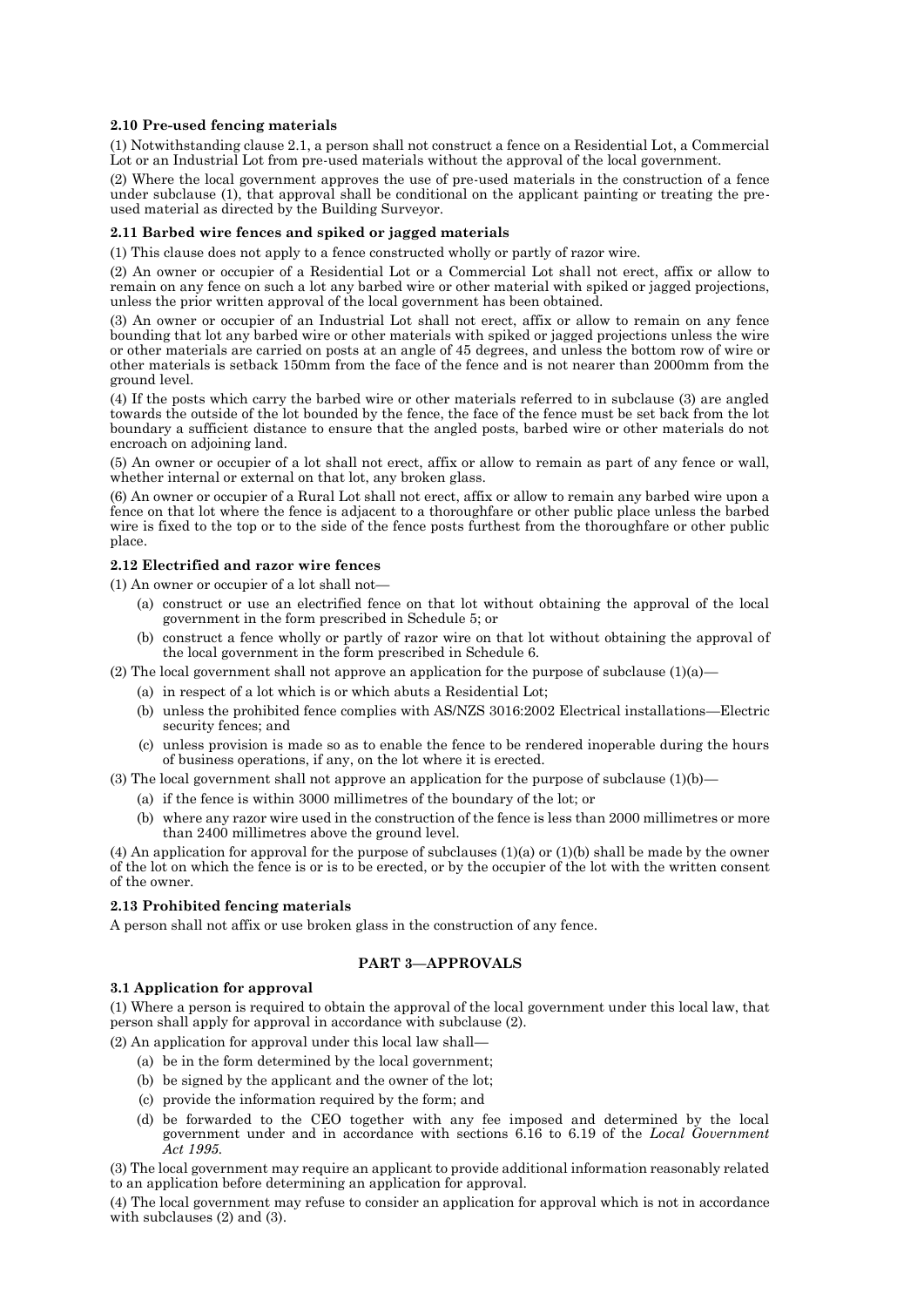## **3.2 Decision on application for approval**

(1) The local government may—

- (a) approve an application for approval unconditionally or subject to any conditions; or
- (b) refuse to approve an application for approval.

(2) If the local government approves an application for approval, it is to issue to the applicant an approval in the form determined by the local government.

(3) If the local government refuses to approve an application for approval, it is to give written notice of that refusal to the applicant.

(4) Where a clause of this local law refers to conditions which may be imposed on an approval or which are to be taken to be imposed on an approval, the clause does not limit the power of the local government to impose other conditions on the approval under subclause (1)(a).

#### **3.3 Compliance with approval**

Where an application for approval has been approved, the applicant and the owner or occupier of the lot to which the approval relates, shall comply with the terms and any conditions of that approval.

#### **3.4 Duration of approval**

Unless otherwise stated in the form of approval, an approval granted under this local law—

- (a) runs with the lot to which it relates;
- (b) may be relied upon by any subsequent occupier or owner of the lot; and
- (c) may be enforced by the local government against a subsequent occupier or owner of the lot.

#### **PART 4—MISCELLANEOUS**

#### **4.1 False or misleading statement**

A person shall not make a false or misleading statement in connection with any application, requirement or request under this local law.

## **PART 5—NOTICES OF BREACH**

#### **5.1 Notices of breach**

(1) Where a breach of any provision of this local law has occurred in relation to a fence on a lot, the local government may give a notice in writing to the owner of that lot.

(2) A notice of breach shall—

- (a) specify the provision of this local law which has been breached;
- (b) specify the particulars of the breach; and
- (c) state that the owner is required to remedy the breach within the time specified in the notice.

(3) Should an owner fail to comply with a notice of breach, the local government may, by its employees, agents or contractors enter upon the lot to which the notice relates and remedy the breach, and may recover the expenses of so doing from the owner of the lot in a court of competent jurisdiction.

(4) The provisions of this clause are subject to section 3.25 and item 12 of Division 1 of Schedule 3.1 of the *Local Government Act 1995* and any entry on to land will be in accordance with Part 3, Division 3 of that Act.

## **PART 6—OFFENCES**

## **6.1 Offences and penalties**

(1) A person who fails to comply with a notice of breach commits an offence and is liable upon conviction to a penalty of not less than \$250 and not exceeding \$5000 and, if the offence is a continuing offence, to a maximum daily penalty of \$500.

(2) A person who fails to comply with or who contravenes any provision of this local law commits an offence and is liable on conviction to a penalty of not less than \$250 and not exceeding \$5000 and, if the offence is a continuing offence, to a maximum daily penalty of \$500.

## **6.2 Modified penalties**

(1) An offence against any provision of this local law is a prescribed offence for the purposes of section 9.16(1) of the *Local Government Act 1995*.

(2) The amount appearing in the final column of Schedule 1, directly opposite a prescribed offence in that Schedule, is the modified penalty for that prescribed offence.

(3) Before giving an infringement notice to a person in respect of the commission of a prescribed offence, an authorised person should be satisfied that—

- (a) commission of the prescribed offence is a relatively minor matter; and
- (b) only straightforward issues of law and fact are involved in determining whether the prescribed offence was committed, and the facts in issue are readily ascertainable.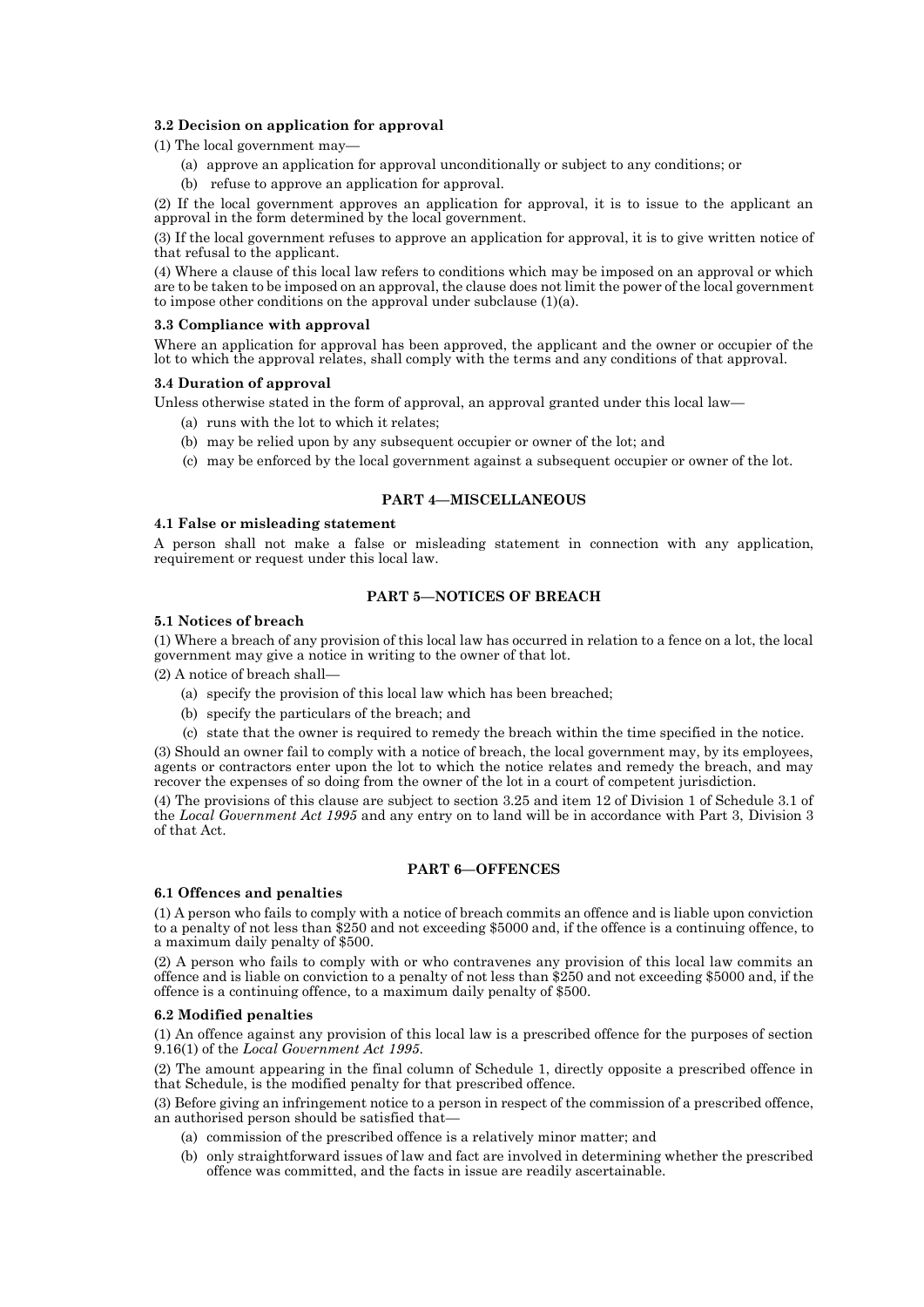#### **6.3 Form of notices**

For the purposes of this local law—

- (a) the form of the infringement notice referred to in sections 9.16 and 9.17 of the *Local Government Act 1995* is to be in the form of Form 2 of Schedule 1 of the *Local Government (Functions and General) Regulations 1996*; and
- (b) the form of the withdrawal of infringement notice referred to in section 9.20 of the *Local Government Act 1995* is to be in the form of Form 3 in Schedule 1 of the *Local Government (Functions and General) Regulations 1996*.

## **PART 7—OBJECTIONS AND REVIEW**

#### **7.1 Objections and review**

When the local government makes a decision under clause 3.2, the provisions of Part 9 Division 1 of the *Local Government Act 1995,* and regulation 33 of the *Local Government (Functions and General) Regulations 1996,* apply to that decision.

# **SCHEDULE 1** OFFENCES AND MODIFIED PENALTIES

[clause 6.2(2)]

| Item No                 | Clause No. | Nature of offence                                                                                                                                             | <b>Modified penalties</b><br>\$ |
|-------------------------|------------|---------------------------------------------------------------------------------------------------------------------------------------------------------------|---------------------------------|
| $\mathbf{1}$            | 2.1(1)     | Erect a fence which is not a sufficient fence                                                                                                                 | 250                             |
| $\mathbf{2}$            | 2.2        | Erect a fence greater than 1 200mm in height<br>within a front setback area of a residential lot<br>without the written consent of the Building<br>Surveyor   | 250                             |
| $\bf{3}$                | 2.3(a)     | Erect a gate in a fence not opening into the lot                                                                                                              | 200                             |
| $\overline{\mathbf{4}}$ | 2.3(b)     | Erect a gate in a fence not sliding parallel and<br>inside a fence                                                                                            | 200                             |
| 5                       | 2.6        | Failure to maintain a fence in good condition to<br>prevent the fence becoming dangerous,<br>dilapidated or unsightly                                         | 250                             |
| 6                       | 2.7        | Erect or maintain a fence or obstruction of<br>temporary or permanent nature across a right-<br>of way, public access way or thoroughfare<br>without approval | 250                             |
| $\overline{7}$          | 2.10(1)    | Construct a fence on a Residential, Commercial<br>or Industrial Lot from pre-used materials<br>without written approval                                       | 250                             |
| 8                       | 2.11(2)    | Erect a fence using barbed wire or material with<br>spiked or jagged projections in the fence<br>construction without approval                                | 250                             |
| 9                       | 2.12(1)    | Construct, erect or use razor wire in a fence or<br>electrify a fence without approval                                                                        | 250                             |
| 10                      | 2.13       | Affix, or use, any broken glass in a fence                                                                                                                    | 250                             |
| 11                      | 3.3        | Failure to comply with terms or conditions of<br>approval                                                                                                     | 250                             |
| 12                      | 6.1        | Failure to comply with notice of breach                                                                                                                       | 250                             |

## **SCHEDULE 2**

————

SPECIFICATIONS FOR A SUFFICIENT FENCE ON A RESIDENTIAL LOT [clause  $2.1(2)(a)$ ]

Each of the identified categories in this Schedule is a sufficient fence on a Residential Lot and the fence design being certified by a practicing structural engineer as being suitable for wind loadings found in Region D Category 2 areas in accordance with the current edition of AS/NZS 1170.0:2002 Structural design actions—General principles.

#### **Timber fence**

(a) corner posts to be 125mm x 125mm x 2400mm and intermediate posts to be 125mm x 75mm x 2400mm spaced at 2400mm centres;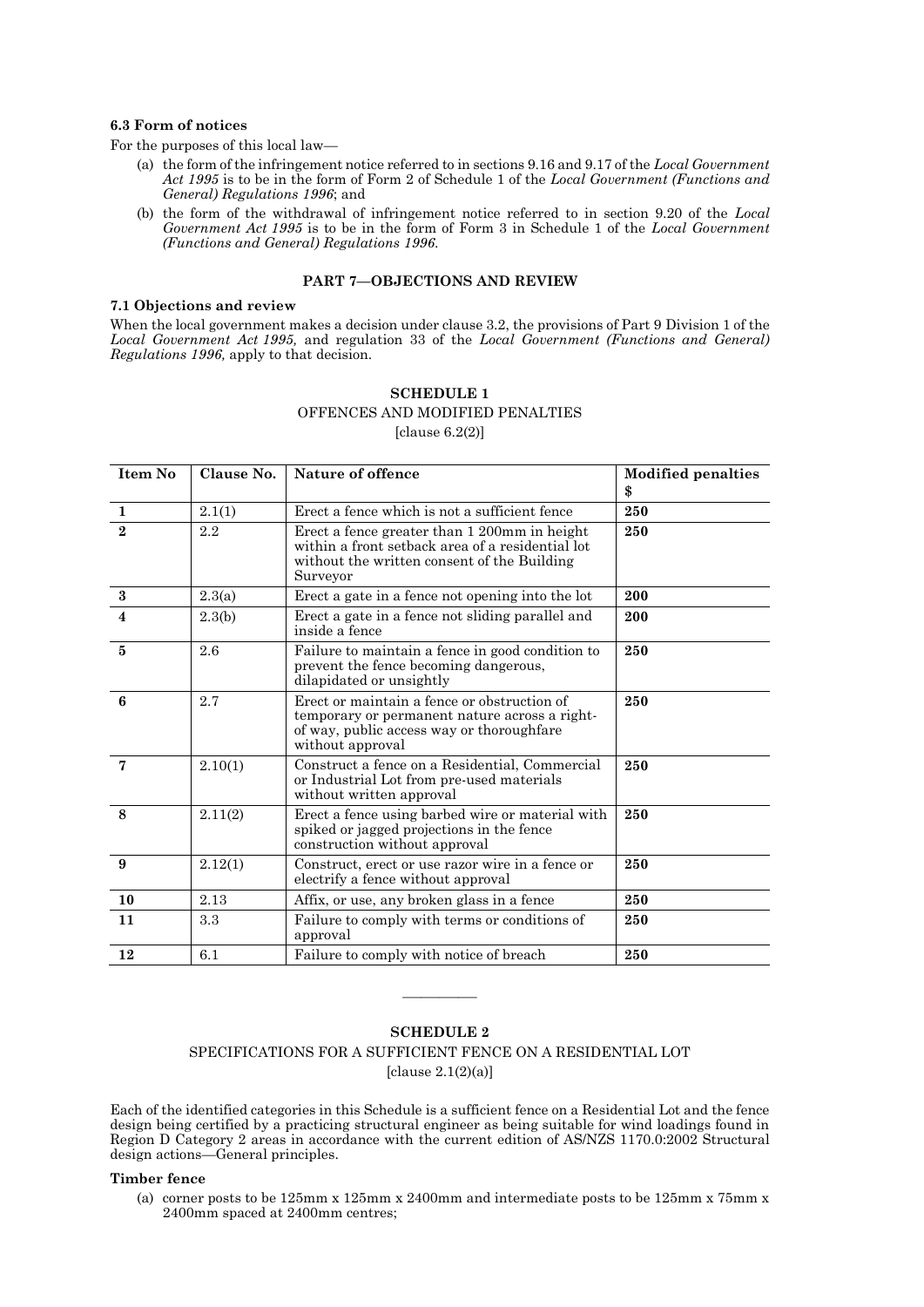- (b) corner posts to be strutted two ways with 100mm x 50mm x 450mm sole plates and 75mm x 50mm struts;
- (c) intermediate posts to be doubled yankee strutted with 150mm x 25mm x 450mm struts;
- (d) all posts to have tops with a 60mm weather cut and to be sunk at least 600mm into the ground;
- (e) rails to be 75mm x 50mm with each rail spanning 2 bays of fencing double railed or bolted to each post with joints staggered;
- (f) the fence to be covered with 75mm x 20mm sawn pickets, 1800mm in height placed 75mm apart and affixed securely to each rail; and
- (g) the height of the fence to be 1800mm except with respect to the front set back area for which there is no minimum height but which is subject to clause 2.2.

#### **Corrugated fence**

A fence constructed of corrugated fibre reinforced pressed cement or steel sheeting constructed to manufacturer's specifications or which satisfies the following specifications-

- (a) a minimum in-ground length of 25 per cent of the total length of the sheet, but in any case shall have a minimum in-ground depth of 600mm;
- (b) the total height and depth of the fence to consist of a single continuous fibre reinforced cement or steel sheet;
- (c) the sheets to be lapped and capped with extruded "snap-fit" type capping in accordance with the manufacturers written instructions; and
- (d) the height of the fence to be 1800mm except with respect to the front set back area for which there is no minimum height but which is subject to clause 2.2.

#### **Brick, stone or concrete fence**

A fence constructed of brick, stone or concrete, which satisfies the following requirements and specifications—

- (a) a site classification is to be provided by a professional engineer in accordance with AS 2870- 2011 Residential slabs and footings as amended;
- (b) the footing is to be designed in accordance with AS 2870-2011 Residential slabs and footings as amended;
- (c) footings of minimum 225mm x 150mm concrete 15MPa or 300mm x 175mm brick laid in cement mortar;
- (d) fences to be offset a minimum of 200mm at maximum 3000mm centres or 225mm x 100mm engaged piers to be provided at maximum 3000mm centres;
- (e) expansion joints in accordance with the manufacturer's written instructions; and
- (f) the height of the fence to be 1800mm except with respect to the front set back area for which there is no minimum height but which is subject to clause 2.2.

#### **Composite fence**

A composite fence which satisfies the following specifications for the brick construction—

- (1) (a) brick piers of minimum 345mm x 345mm at 1800mm centres bonded to a minimum height base wall of 514mm;
	- (b) each pier shall be reinforced with one R10 galvanised starting rod 1500mm high with a 250mm horizontal leg bedded into a 500mm x 200mm concrete footing and set 65mm above the base of the footing. The top of the footing shall be 1 course (85mm) below ground level;
	- (c) the minimum ultimate strength of brickwork shall by 20MPa. Mortar shall be a mix of 1 part cement, 1 part lime and 6 parts sand;
	- (d) the ground under the footings is to be compacted to 6 blows per 300mm and checked with a standard falling weight penetrometer; and
	- (e) control joints in brickwork shall be provided with double piers at a maximum of 6-metre centres;
	- or
- (2) (a) brick piers of a minimum 345mm x 345mm x 2700mm centres bonded to the base wall; and
	- (b) each pier shall be reinforced with two R10 galvanised starting rods as previously specified.

————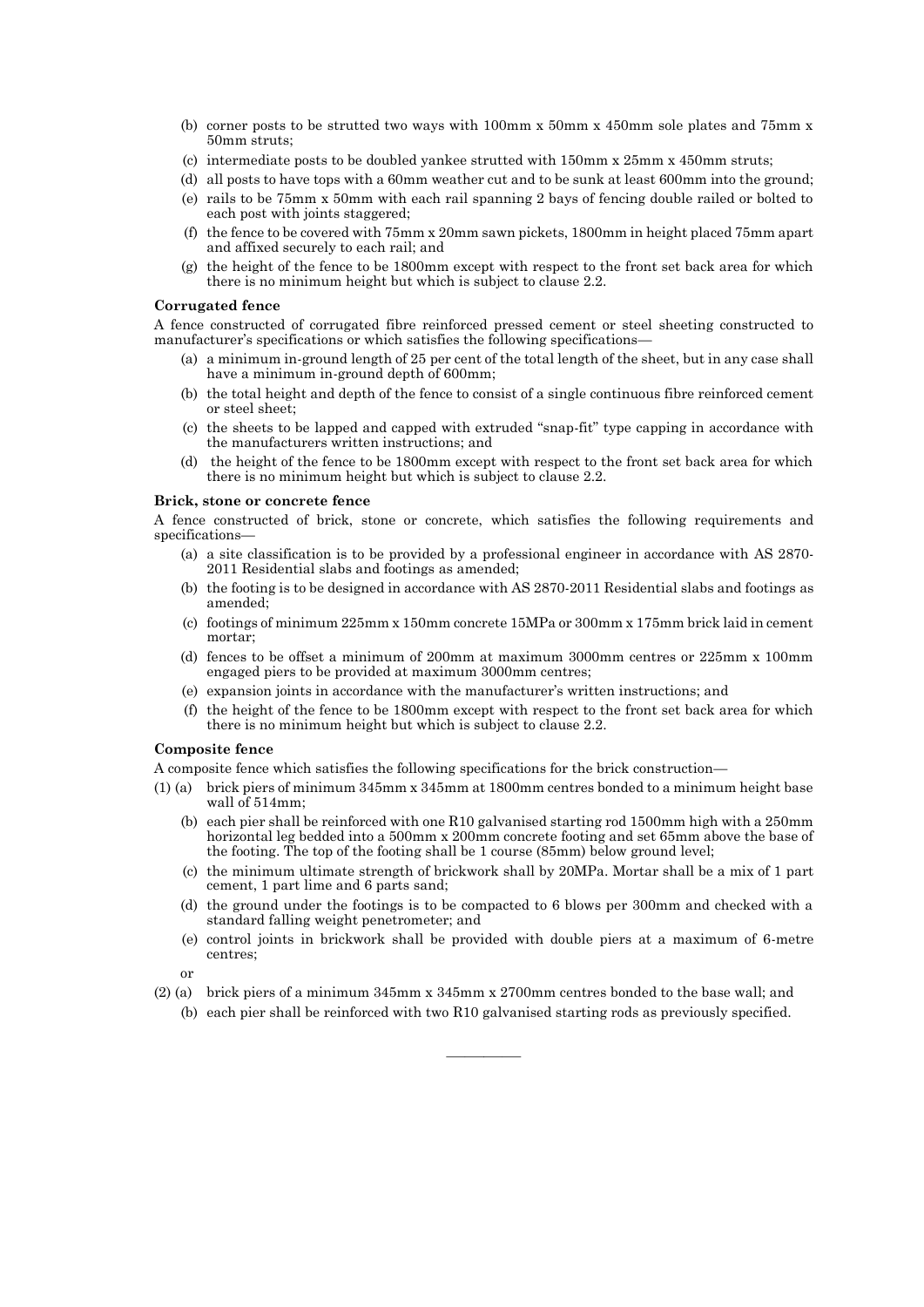## **SCHEDULE 3**

#### SPECIFICATIONS FOR A SUFFICIENT FENCE ON A COMMERCIAL LOT OR AN INDUSTRIAL LOT

## [clause 2.1(2)(b)]

Each of the identified categories in this Schedule, with minimum and maximum specifications where stated, is a sufficient fence on a Commercial Lot or an Industrial Lot and the fence design being certified by a practicing structural engineer as being suitable for wind loadings found in Region D Category 2 areas in accordance with the current edition of AS/NZS 1170.0:2002 Structural design actions—General principles.

#### **Galvanised or PVC fence and gate**

A fence constructed of galvanised or PVC coated non-rail link mesh, chain mesh or steel mesh which satisfies the following specifications—

- (a) corner posts to be minimum 50mm nominal bore x 3.5mm and with footings of a 225mm diameter x 900mm;
- (b) intermediate posts to be minimum 37mm nominal bore x 3.15mm at maximum 3.5m centres and with footings of a 225mm diameter x 600mm;
- (c) struts to be minimum 30mm nominal bore x 3.15mm fitted at each gate and 2 at each corner post and with footings 225mm x 600mm;
- (d) cables to be affixed to the top, centre and bottom of all posts and to consist of 2 or more 3.15mm wires twisted together or single 4mm wire;
- (e) non-rail link, chain or steel mesh is to be to a height of 2000mm on top of which are to be 3 strands of barbed wire carrying the fence to a height of 2400mm in accordance with the requirements and standards of the local planning schemes; and
- (f) galvanised link mesh wire to be 2000mm in height and constructed of 50mm mesh 2.5mm galvanised iron wire and to be strained, neatly secured and laced to the posts and affixed to cables. Vehicle entry gates shall provide an opening of not less than 3.6m and shall be constructed of 25mm tubular framework with 1 horizontal and 1 vertical stay constructed of 20mm piping and shall be covered with 50mm x 2.5mm galvanised link mesh strained to framework. Gates shall be fixed with a drop bolt and locking attachment.

#### **Other fences**

- (a) a fence of cement sheet or steel sheeting constructed to the minimum specifications referred to in Schedule 2;
- (b) a fence constructed of aluminium sheeting when supported on posts and rails provided that it is used behind a building line and is of a minimum height of 1800mm but no greater than 2400mm; or
- (c) a fence of timber, brick, stone or concrete constructed to the minimum specifications referred to in Schedule 2.

### **SCHEDULE 4**

————

## SPECIFICATIONS FOR A SUFFICIENT FENCE ON A RURAL LOT OR SPECIAL RURAL LOT [clause 2.1(2)(c)]

Each of the identified categories in this Schedule, with minimum and maximum specifications where stated is a sufficient fence on a Rural Lot or a Special Rural Lot and the fence design being certified by a practicing structural engineer as being suitable for wind loadings found in Region D Category 2 areas in accordance with the current edition of AS/NZS 1170.0:2002 Structural design actions—General principles.

#### **Non-electrified fence**

- (a) wire shall be high tensile wire and not less than 2.5mm. A minimum of 5 wires shall be used, generally with the lower wires spaced closer together than the higher wires so as to prevent smaller stock passing through, and connected to posts in all cases.
- (b) posts shall be of indigenous timber or other suitable material including—
	- (i) timber impregnated with a termite and fungicidal preservative;
	- (ii) standard iron star pickets; or
	- (iii) concrete;
- (c) posts shall be cut not less than 1800mm long x 50mm diameter at small end if round or 125mm x 60mm if split or sawn timber.
- (d) posts to be set minimum 600mm in the ground and 1 200mm above the ground; and
- (e) strainer posts shall be not less than 2250mm long and 150mm diameter at the small end (tubular steel to be 50mm in diameter) and shall be cut from indigenous timber or other suitable material. These shall be placed a minimum of 1000mm in the ground.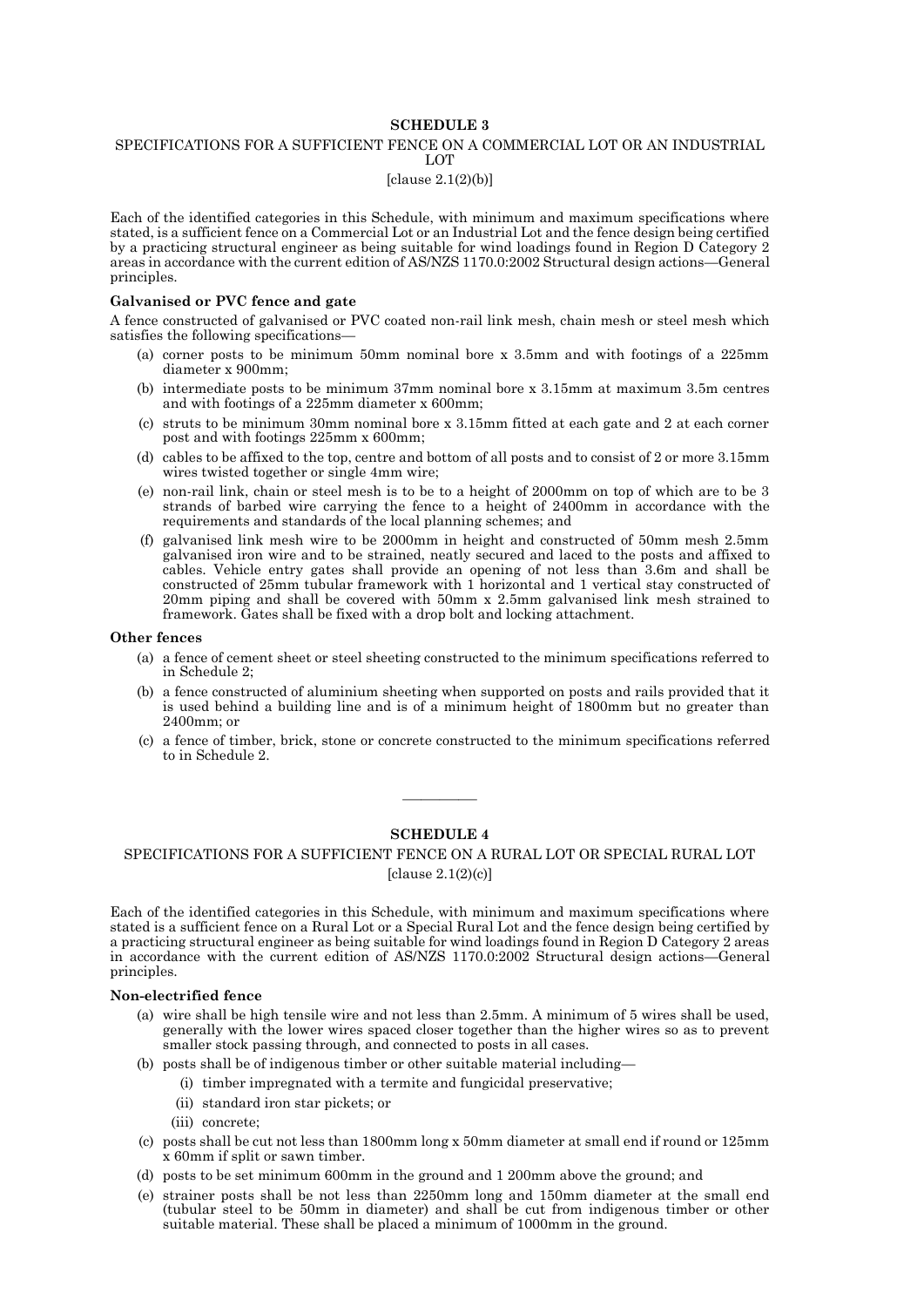#### **Electrified fence**

An electrified fence having 4 wires is a sufficient fence if constructed generally in accordance with a non-electrified fence.

# **SCHEDULE 5**

————

## LICENCE FOR APPROVED ELECTRIFIED FENCE

[clause 2.11(1)(a)]

| This is to certify that<br>(1)                                                                                                                                                                                                              |  |  |  |  |  |                          |
|---------------------------------------------------------------------------------------------------------------------------------------------------------------------------------------------------------------------------------------------|--|--|--|--|--|--------------------------|
| of $(2)$                                                                                                                                                                                                                                    |  |  |  |  |  |                          |
| is licensed, subject to the conditions set out below, to have and use an electrified fence on                                                                                                                                               |  |  |  |  |  |                          |
| (address)                                                                                                                                                                                                                                   |  |  |  |  |  |                          |
|                                                                                                                                                                                                                                             |  |  |  |  |  |                          |
|                                                                                                                                                                                                                                             |  |  |  |  |  | Chief Executive Officer, |
| <b>Conditions of Licence</b>                                                                                                                                                                                                                |  |  |  |  |  | Shire of Dowerin         |
| The holder of the licence must—                                                                                                                                                                                                             |  |  |  |  |  |                          |
| (a) display the licence in a prominent position on the land or premises on which the electrified fence<br>has been erected:                                                                                                                 |  |  |  |  |  |                          |
| (b) upon the request of a Building Surveyor produce to him or her the licence;                                                                                                                                                              |  |  |  |  |  |                          |
| (c) within 14 days of a change in the ownership or occupation of the land or premises in respect of which<br>the licence has been granted, notify the Chief Executive Officer in writing of the details of that change<br>or those changes: |  |  |  |  |  |                          |
| (d) obtain the written consent of the local government prior to the commencement of any alteration,<br>addition or other work relating to or affecting the electrified fence; and                                                           |  |  |  |  |  |                          |
| (e) comply with AS/NZS 3016:2002 Electrical installations—Electric security fences.                                                                                                                                                         |  |  |  |  |  |                          |
| <b>Transfer by Endorsement</b>                                                                                                                                                                                                              |  |  |  |  |  |                          |
| This licence is transferred to (3)                                                                                                                                                                                                          |  |  |  |  |  |                          |
| of $(4)$                                                                                                                                                                                                                                    |  |  |  |  |  |                          |
|                                                                                                                                                                                                                                             |  |  |  |  |  |                          |

 $\_$  ,  $\_$  ,  $\_$  ,  $\_$  ,  $\_$  ,  $\_$  ,  $\_$  ,  $\_$  ,  $\_$  ,  $\_$  ,  $\_$  ,  $\_$  ,  $\_$  ,  $\_$  ,  $\_$  ,  $\_$  ,  $\_$  ,  $\_$  ,  $\_$  ,  $\_$  ,  $\_$  ,  $\_$  ,  $\_$  ,  $\_$  ,  $\_$  ,  $\_$  ,  $\_$  ,  $\_$  ,  $\_$  ,  $\_$  ,  $\_$  ,  $\_$  ,  $\_$  ,  $\_$  ,  $\_$  ,  $\_$  ,  $\_$  ,

————

|            | from and including the date of this endorsement. |  |
|------------|--------------------------------------------------|--|
| Dated this | day of                                           |  |

Chief Executive Officer, Shire of Dowerin

\_\_\_\_\_\_\_\_\_\_\_\_\_\_\_\_\_\_\_\_\_\_\_\_\_

|  | (1) Name |
|--|----------|
|--|----------|

|  | (2) Address |
|--|-------------|
|--|-------------|

(3) Name

(4) Address